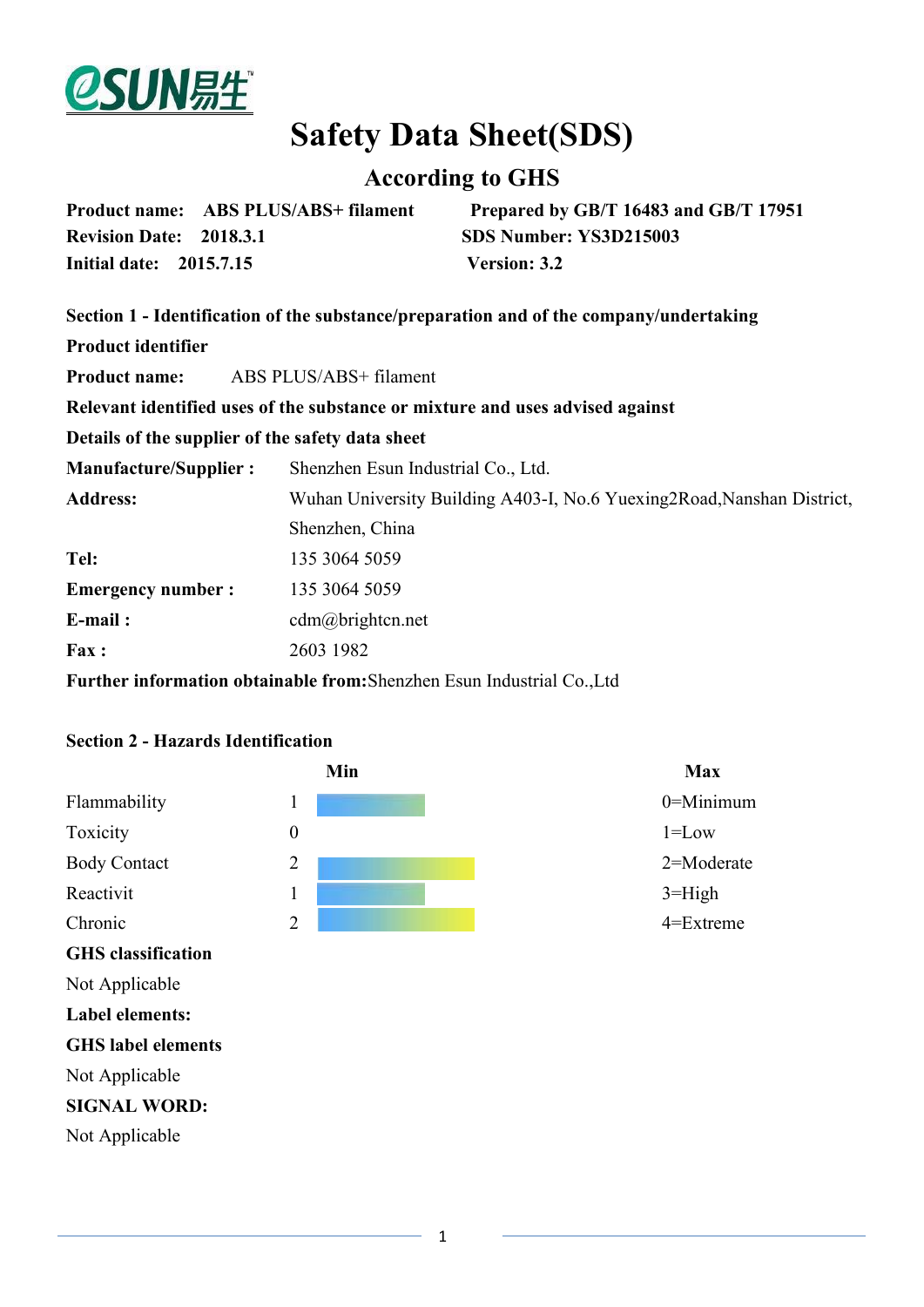#### **Section 3 –Composition/Information on Ingredients**

| <b>Ingredient Name</b>     | CAS No.    | EC No.    | Content $(\% )$ |  |
|----------------------------|------------|-----------|-----------------|--|
| ABS                        | 9003-56-9  | 618-371-8 | 99              |  |
| $N, N$ -Ethylenebis        | $110-30-5$ | 203-755-6 | 0.5             |  |
| <b>Typical Antioxidant</b> | 31570-04-4 | 250-709-6 | 0.5             |  |

# **Section 4 - First Aid Measures**

#### **INGESTION**

- Immediately give a glass of water.
- First aid is not generally required. If in doubt, contact a Poisons Information Centre or a doctor.

#### **EYE**

If this product comes in contact with eyes:

- Wash out immediately with water.
- If irritation continues, seek medical attention.
- Removal of contact lenses after an eye injury should only be undertaken by skilled personnel.

#### **SKIN**

If skin or hair contact occurs:

- Flush skin and hair with running water (and soap if available).
- Seek medical attention in event of irritation.

#### **Inhalation**

- If dust is inhaled, remove from contaminated area.
- Encourage patient to blow nose to ensure clear passage of breathing.
- If irritation or discomfort persists seek medical attention.

# **Indication of any immediate medical attention and special treatment needed**

• Treat symptomatically.

# **Section 5 - Firefighting Measures EXTINGUISHING MEDIA**

• Do NOT direct a solid stream of water or foam into burning molten material; this may cause spattering and spread the fire.

- Foam.
- Dry chemical powder.
- BCF (where regulations permit).

# **FIRE FIGHTING**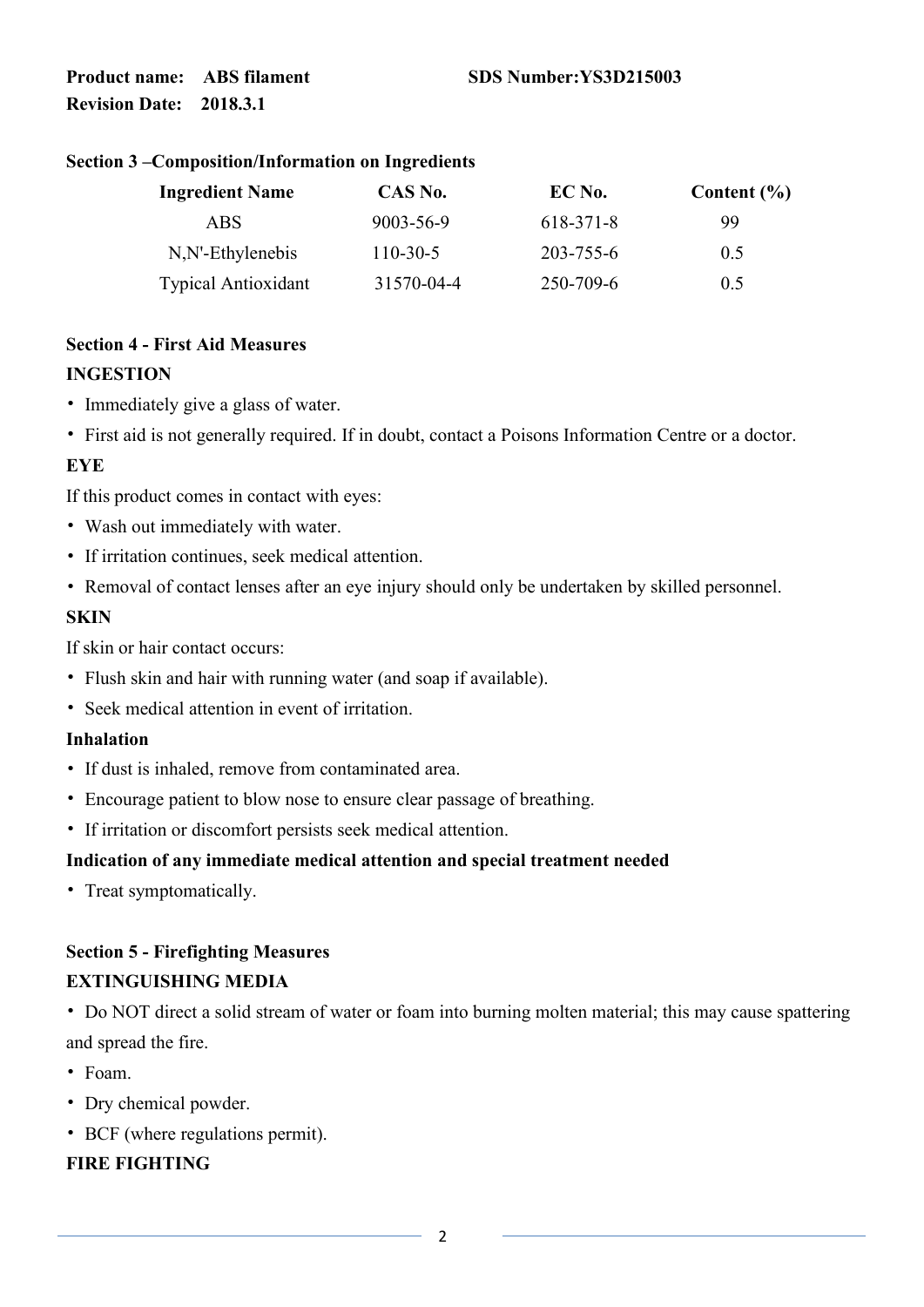- Alert Fire Brigade and tell them location and nature of hazard.
- Wear breathing apparatus plus protective gloves.
- Prevent, by any means available, spillage from entering drains or water courses.
- Use water delivered as a fine spray to control fire and cool adjacent area.

#### **FIRE/EXPLOSION HAZARD**

- Combustible solid which burns but propagates flame with difficulty.
- Organic powders when finely divided over a range of concentrations regardless of particulate size or shape and suspended in air or some other oxidizing medium may form explosive dust-air mixtures and result in a fire or dust explosion (including secondary explosions).

# **FIRE INCOMPATIBILITY**

• Avoid contamination with oxidising agents i.e. nitrates, oxidising acids, chlorine bleaches, pool chlorine etc.as ignition may result

# **Section 6 –Accidental Release Measures MINOR SPILLS**

• Generally not applicable

# **MAJOR SPILLS**

• Generally not applicable

Personal Protective Equipment advice is contained in Section 8 of the SDS.

# **Section 7 - Handling and Storage PROCEDURE FOR HANDLING**

- Limit all unnecessary personal contact.
- Wear protective clothing when risk of exposure occurs.
- Use in a well-ventilated area.
- Avoid contact with incompatible materials.
- Store in original containers.
- Keep containers securely sealed.
- Store in a cool, dry, well-ventilated area.
- Store away from incompatible materials and foodstuff containers.

# **SUITABLE CONTAINER**

- Multi-ply paper bag with sealed plastic liner or heavy gauge plastic bag.
- NOTE: Bags should be stacked, blocked, interlocked, and limited in height so that they are stable and secure against sliding or collapse. Check that all containers are clearly labelled and free from leaks.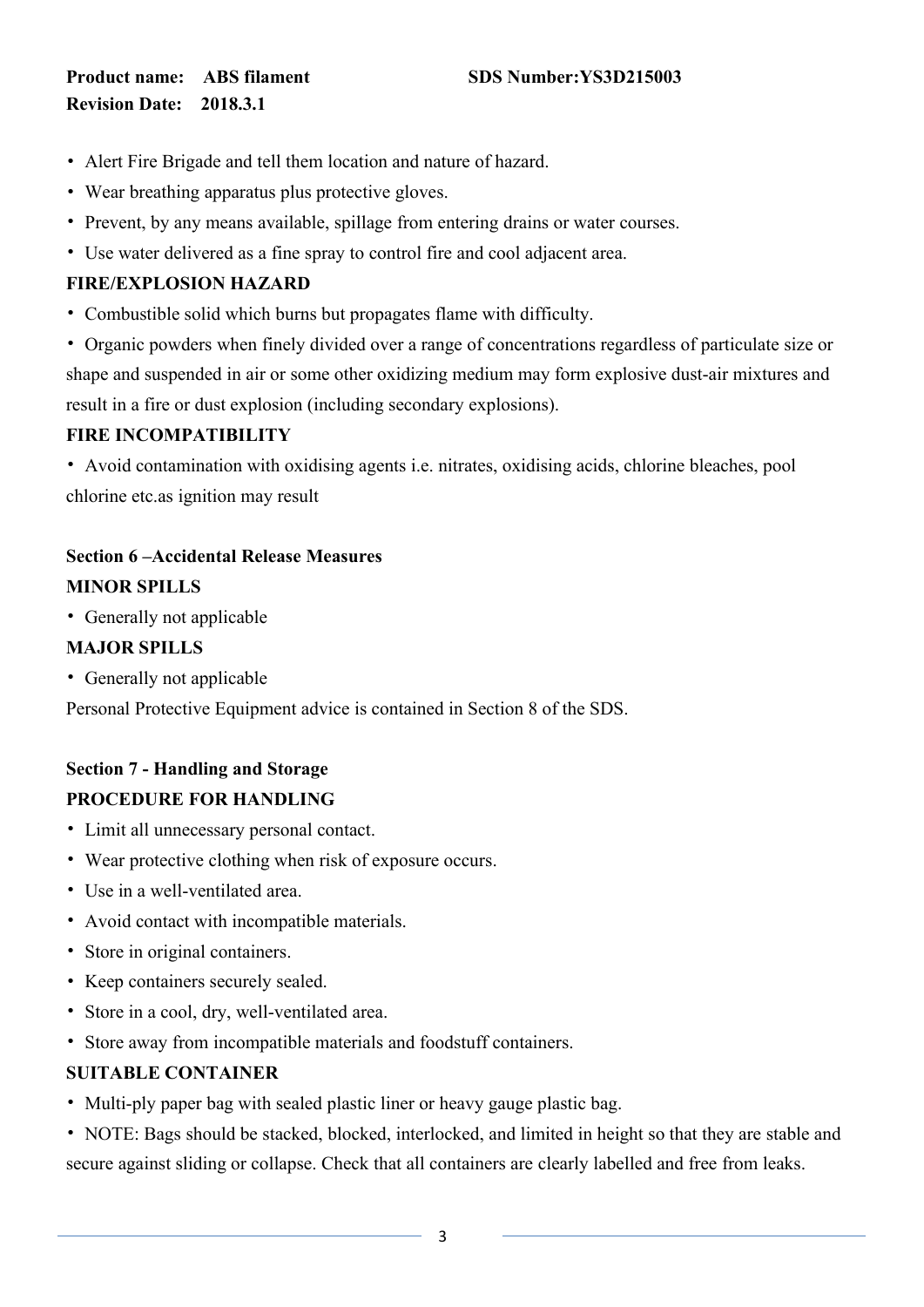Packing as recommended by manufacturer.

# **STORAGE INCOMPATIBILITY**

• Avoid reaction with oxidising agents

# **Section 8 - Exposure Controls, Personal Protection EXPOSURE CONTROLS**

#### **Appropriate engineering controls**

For molten materials:

Provide mechanical ventilation; in general such ventilation should be provided at compounding/ converting areas and at fabricating/ filling work stations where the material is heated. Local exhaust ventilation should be used over and in he vicinity of machinery involved in handling the molten material. Keep dry!!

Processing temperatures may be well above boiling point of water, so wet or damp material may cause a serious steam explosion if used in unvented equipment.

Engineering controls are used to remove a hazard or place a barrier between the worker and the hazard.

# **Personal protection**



# **Eye and face protection**

- Safety glasses with side shields.
- Chemical goggles.

• Contact lenses may pose a special hazard; soft contact lenses may absorb and concentrate irritants. A written policy document, describing the wearing of lenses or restrictions on use, should be created for each workplace or task.

#### **Skin protection**

See Hand protection below

# **Hands/feet protection**

The selection of suitable gloves does not only depend on the material, but also on further marks of quality which vary from manufacturer to manufacturer. Where the chemical is a preparation of several substances, the resistance of the glove material can not be calculated in advance and has therefore to be checked prior to the application.

The exact break through time for substances has to be obtained from the manufacturer of the protective gloves and.has to be observed when making a final choice.

Suitability and durability of glove type is dependent on usage.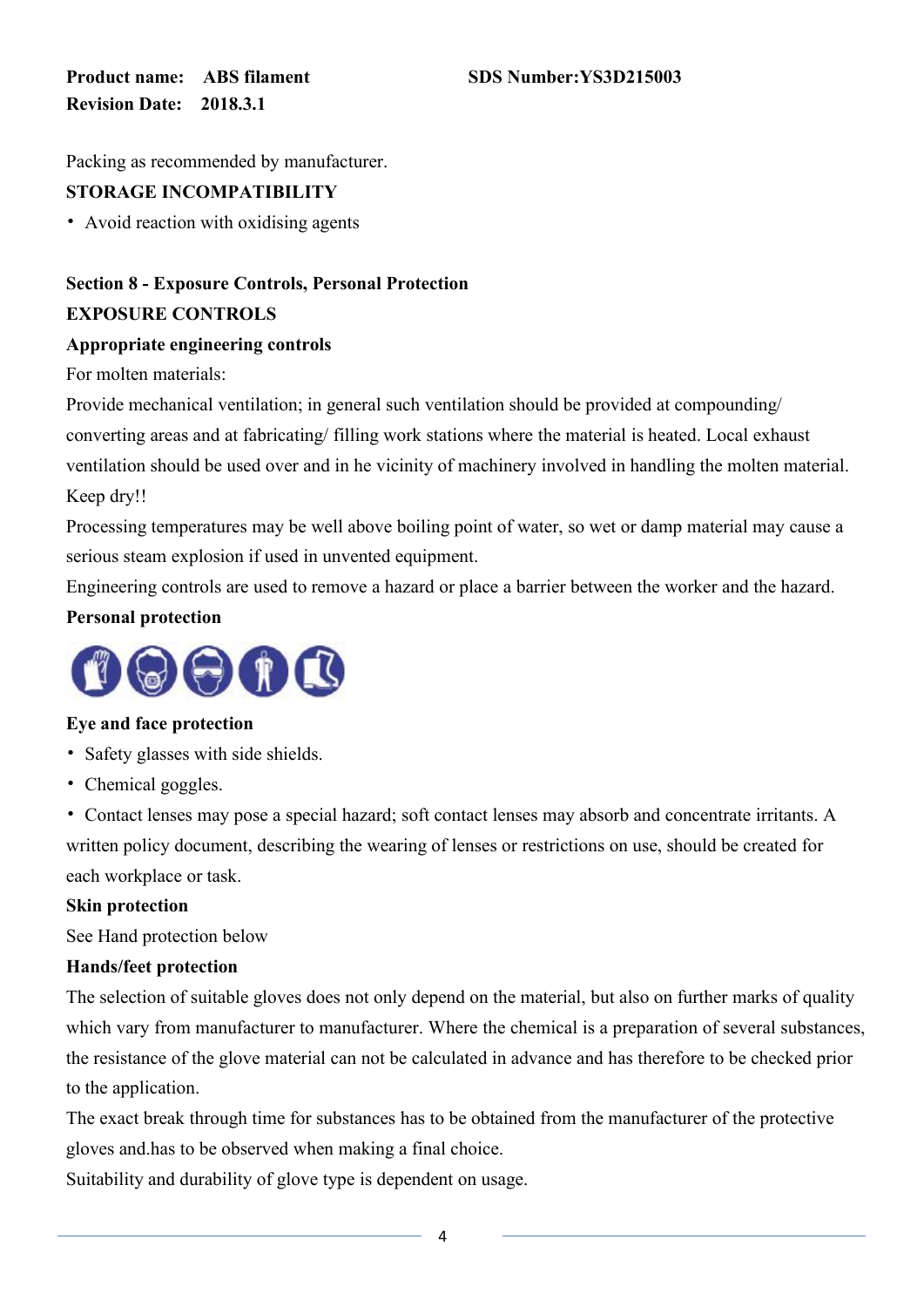#### **Body protection**

See Other protection below

#### **Other protection**

- Overalls.
- P.V.C. apron.
- Barrier cream.

# **Section 9 - Physical and Chemical Properties Information on basic physical and chemical properties**

| Odour                                     | Room temperature : Odorlessness        |
|-------------------------------------------|----------------------------------------|
|                                           | Heating: Pungent odor                  |
| Form                                      | Solid                                  |
| Melting Range (°C)                        | No data                                |
| <b>Boiling Range (°C)</b>                 | No data                                |
| Flash Point $(^{\circ}C)$                 | No data                                |
| Decomposition Temp (°C)                   | No data                                |
| <b>Autoignition Temp (°C)</b>             | No data                                |
| <b>Upper Explosive Limit (%)</b>          | No data                                |
| Lower Explosive Limit (%)                 | No data                                |
| <b>Volatile Component (%vol)</b>          | No data                                |
| Solubility in water $(g/L)$               | Insoluble in water                     |
| p H (1% solution)                         | No data                                |
| p H (as supplied)                         | No data                                |
| Print Temp $(^{\circ}C)$                  | 220-260                                |
| Bed Temp( ${}^{\circ}C$ )                 | 90-110                                 |
| Density $(g/cm^3)$                        | 1.06                                   |
| Heat Distortion Temp (°C,0.45MPa)         | 73                                     |
| Melt Flow Index (g/10min)                 | 15 $(220^{\circ}\text{C}/16\text{kg})$ |
| <b>Tensile Strength (MPa)</b>             | 40                                     |
| Elongation at Break (%)                   | 30                                     |
| <b>Flexural Strength (MPa)</b>            | 68                                     |
| <b>Flexural Modulus (MPa)</b>             | 2443                                   |
| IZOD Impact Strength (kJ/m <sup>2</sup> ) | 42                                     |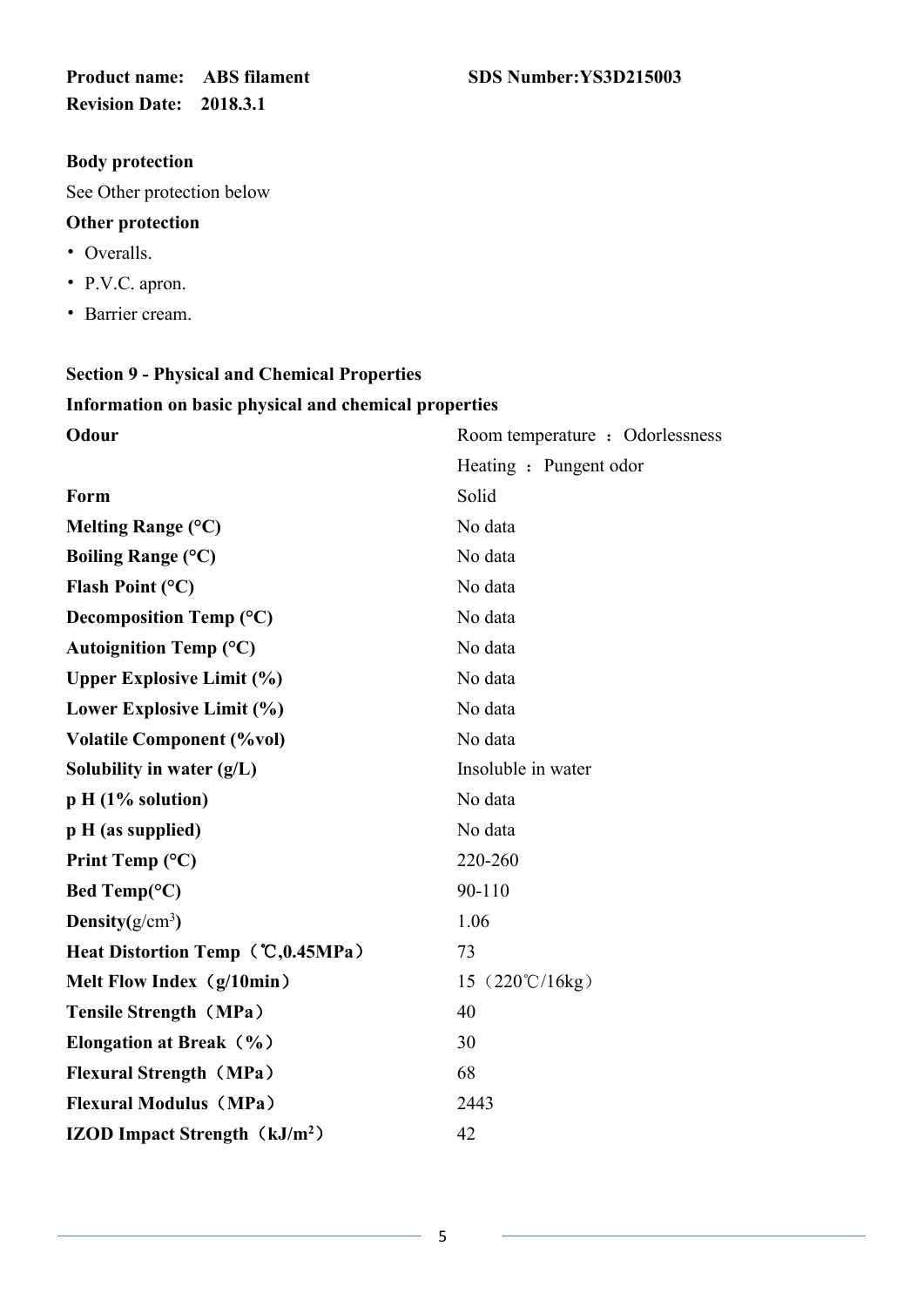#### **Section 10 - Stability and Reactivity**

#### **Reactivity**

See section 7

#### **Chemical stability**

- Unstable in the presence of incompatible materials.
- Product is considered stable.
- Hazardous polymerisation will not occur.

| <b>Section 11 - Toxicological Information</b> |                                            |                         |                        |                   |
|-----------------------------------------------|--------------------------------------------|-------------------------|------------------------|-------------------|
| <b>Information on toxicological affects</b>   |                                            |                         |                        |                   |
| <b>Acute Toxicity</b>                         |                                            |                         |                        |                   |
|                                               | LD/LC50 values relevant for classification |                         |                        |                   |
| No data.                                      |                                            |                         |                        |                   |
| Primary irritant effect                       |                                            |                         |                        |                   |
| On the skin                                   |                                            |                         |                        |                   |
| No data.                                      |                                            |                         |                        |                   |
| On the eyes                                   |                                            |                         |                        |                   |
| No data.                                      |                                            |                         |                        |                   |
| <b>Inhaled</b>                                |                                            |                         |                        |                   |
| No data.                                      |                                            |                         |                        |                   |
| Sensitization:                                | No data.                                   |                         |                        |                   |
| <b>Section 12 - Ecological Information</b>    |                                            |                         |                        |                   |
| Ingredient                                    | Persistence: Water/Soil                    | <b>Persistence: Air</b> | <b>Bioaccumulation</b> | <b>Mobility</b>   |
| <b>ABS</b>                                    | LOW                                        | LOW                     | LOW                    | LOW               |
|                                               | N, N'-Ethylenebis No Data available        | No Data available       | No Data available      | No Data available |
| Typical Antioxidant No Data available         |                                            | No Data available       | No Data available      | No Data available |
|                                               |                                            |                         |                        |                   |

#### **Section 13 - Disposal Considerations**

Legislation addressing waste disposal requirements may differ by country, state and/ or territory. Each user must refer to laws operating in their area. In some areas, certain wastes must be tracked.

A Hierarchy of Controls seems to be common - the user should investigate:

- Reduction
- Reuse
- Recycling